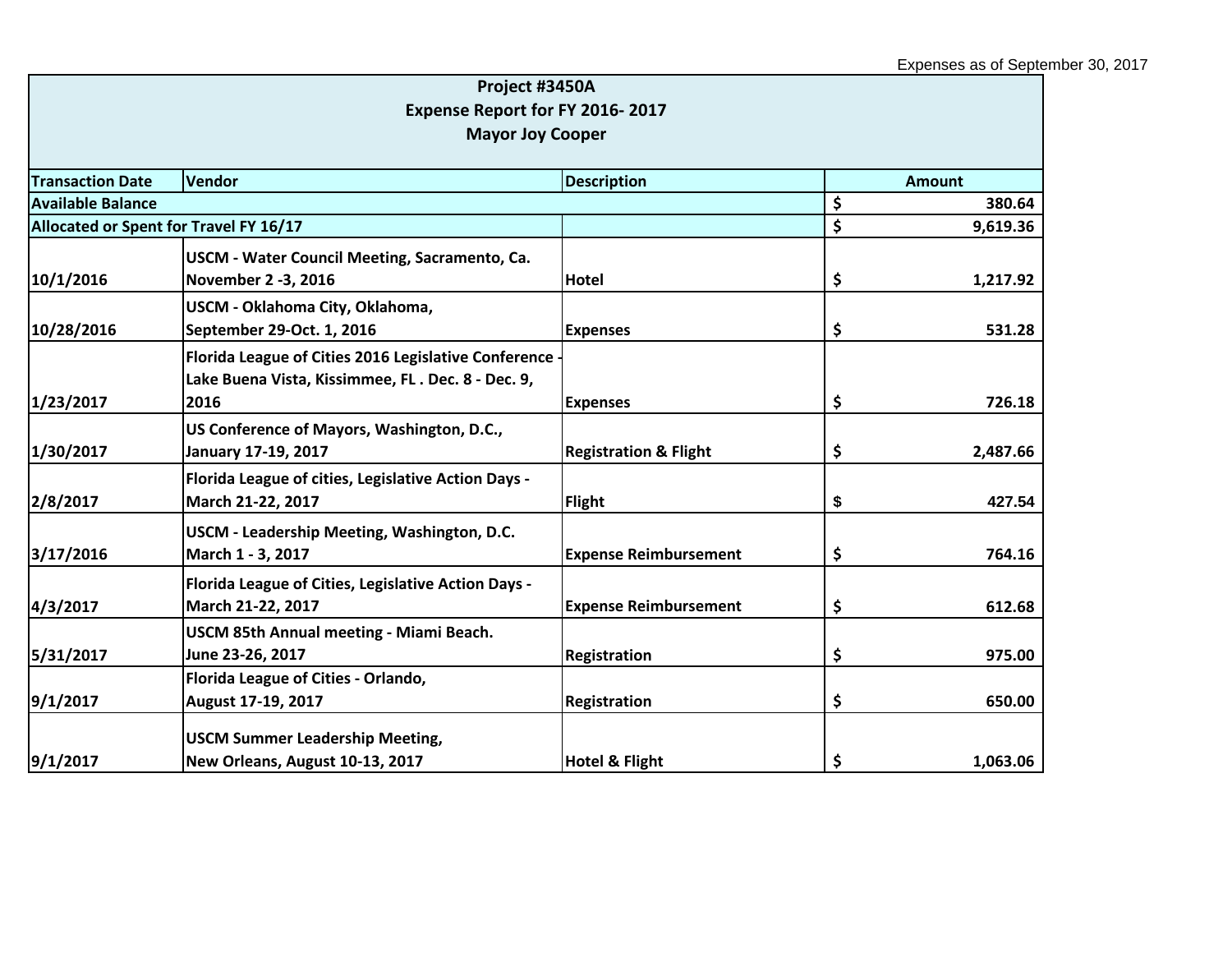Expenses as of September 30, 2017

| 9/1/2017 | Florida League of Cities - Orlando,<br>August 17-19, 2017        | <b>Hotel</b>                          | 268.88   |
|----------|------------------------------------------------------------------|---------------------------------------|----------|
| 9/1/2017 | <b>Florida League of Cities - Orlando,</b><br>August 17-19, 2017 | <b>Registration Credit</b>            | (125.00) |
| 9/1/2017 | <b>Broward League of Cities</b>                                  | 2017 Gold Coast Annual Breakfast   \$ | 20.00    |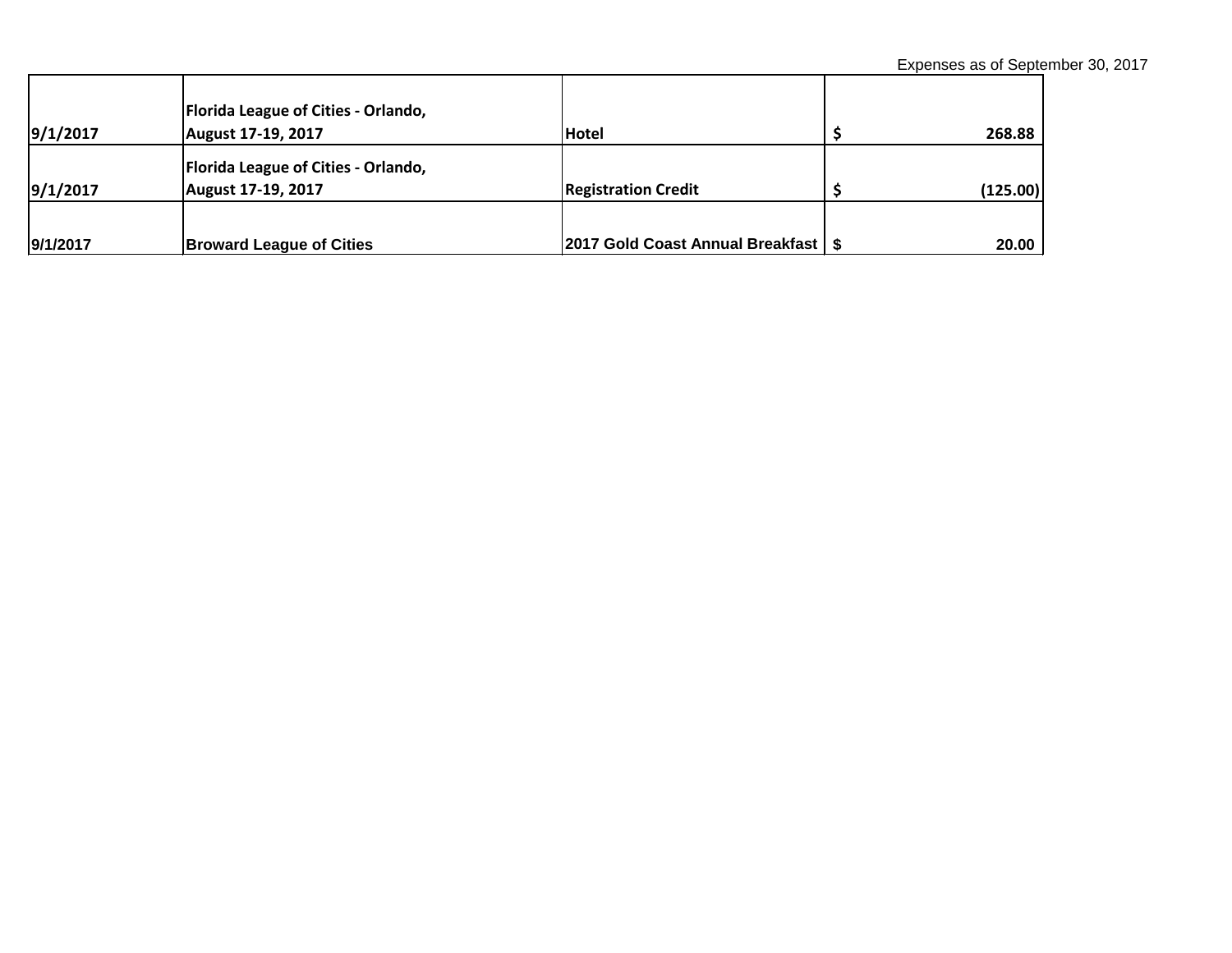|                                                                   |                                                                                                                                                              | Project #3450G                                                                                                                            |      |               |  |
|-------------------------------------------------------------------|--------------------------------------------------------------------------------------------------------------------------------------------------------------|-------------------------------------------------------------------------------------------------------------------------------------------|------|---------------|--|
| Expense Report for FY 2016-2017<br><b>Vice Mayor Keith London</b> |                                                                                                                                                              |                                                                                                                                           |      |               |  |
| <b>Transaction Date</b>                                           | Vendor                                                                                                                                                       | <b>Description</b>                                                                                                                        |      | <b>Amount</b> |  |
| <b>Available Balance</b>                                          |                                                                                                                                                              |                                                                                                                                           | \$   | 8,796.26      |  |
| Allocated or Spent for Travel FY 16/17                            |                                                                                                                                                              |                                                                                                                                           | \$   | 1,203.74      |  |
|                                                                   | Miami Dade County League of Cities -                                                                                                                         | <b>MDCLC 6th Annual Best Practices</b>                                                                                                    |      |               |  |
| 10/19/2016                                                        | October 14, 2016                                                                                                                                             | <b>Conference</b>                                                                                                                         | \$   | 95.00         |  |
| 12/20/2016                                                        | <b>Grateful Threat</b>                                                                                                                                       | <b>Uniform Shirts</b>                                                                                                                     | \$   | 124.00        |  |
| 1/5/2017                                                          | Expedia - April 4-6, 2017                                                                                                                                    | Flight, Hotel/Tallahassee, FL                                                                                                             | \$   | 759.42        |  |
| 4/28/2017                                                         | Expedia - April 4-6, 2017                                                                                                                                    | <b>Credit from Expedia for Hotel charges</b><br>from trip to Tallahassee, FL                                                              | \$   | (426.98)      |  |
| 6/5/2017                                                          | <b>Jet Blue</b>                                                                                                                                              | Flight to Boston, July 10-July 28, 2017                                                                                                   | \$ ا | 457.30        |  |
| 6/30/2017                                                         | Budget transfer done on 4/25/2017, as<br>approved by the City Commission Motion<br>on April 19, 2017, Item #13N                                              | <b>Budget transfer - Funds transferred in</b><br>to Commissioner London's Meetings<br>& Seminars Account (1110-555020)<br>(Project 3450G) | \$   | (14, 100.00)  |  |
| 6/30/2017                                                         | <b>President and Fellows of Harvard College</b><br>as approved by City Commission Motion on   Harvard Institute of Leadership -<br>April 19, 2017, Item #13N | <b>Leadership Coarses</b>                                                                                                                 | \$   | 14,100.00     |  |
| 9/1/2017                                                          | <b>YMCA of South Florida - Beach Ball</b><br>Event, Margaritaville Beach Resort,<br>Hollywood, FL                                                            | <b>Sponsorship Dinner</b>                                                                                                                 | \$   | 195.00        |  |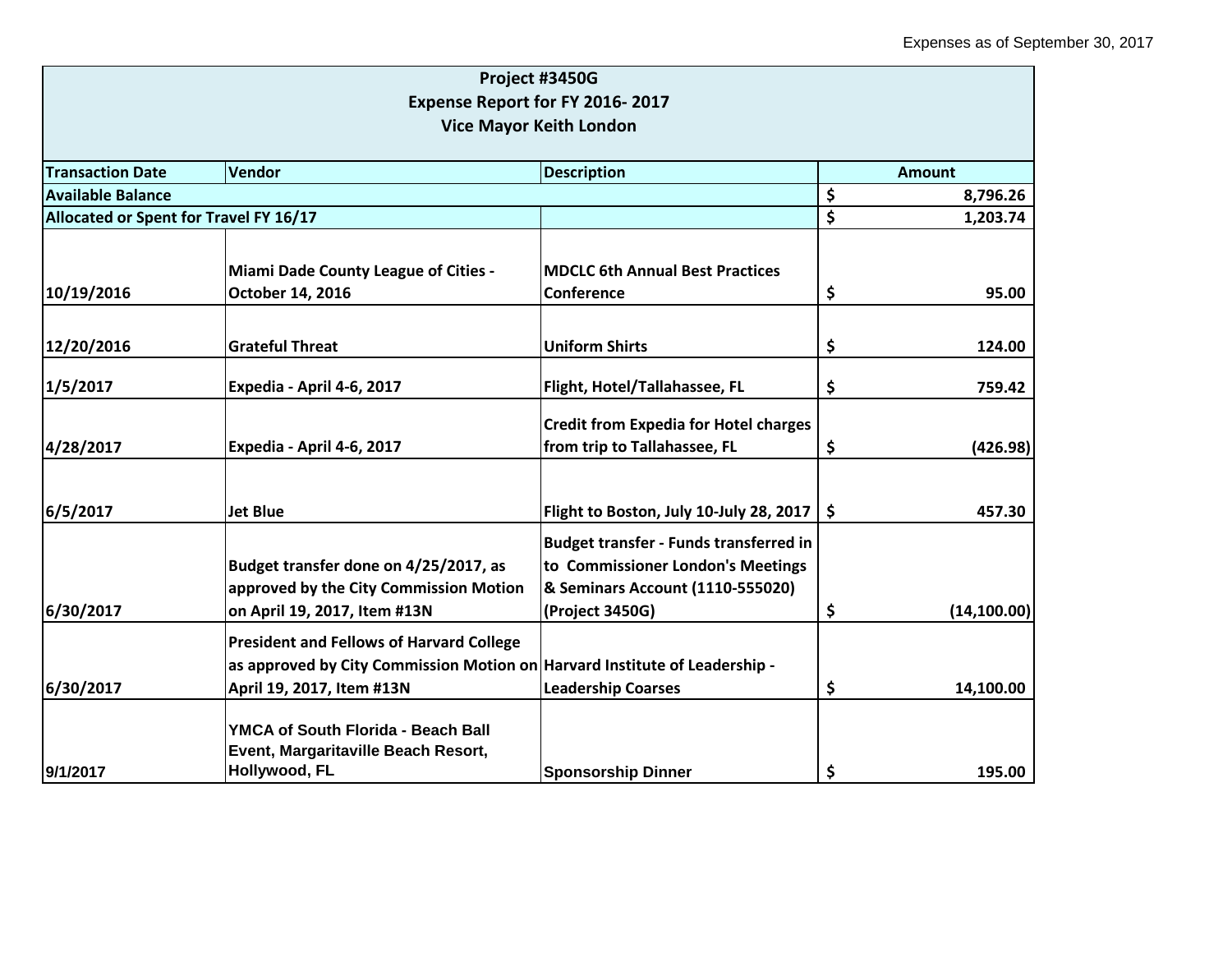|                                        |                                                                                                   | Project #3450E<br><b>Expense Report for FY 2016-2017</b><br><b>Comm. Michele Lazarow</b>                                                                                          |    |          |
|----------------------------------------|---------------------------------------------------------------------------------------------------|-----------------------------------------------------------------------------------------------------------------------------------------------------------------------------------|----|----------|
| <b>Transaction Date</b>                | <b>Vendor</b>                                                                                     | <b>Description</b>                                                                                                                                                                |    | Amount   |
| <b>Available Balance</b>               |                                                                                                   |                                                                                                                                                                                   | \$ | 8,161.52 |
| Allocated or Spent for Travel FY 16/17 |                                                                                                   |                                                                                                                                                                                   | \$ | 1,838.48 |
|                                        |                                                                                                   |                                                                                                                                                                                   |    |          |
| 1/5/2017                               | Expedia - April 3-6, 2017                                                                         | Flight, Hotel reservation/Tallahassee,<br>Fl. To meet with lawmakers and talk<br>about legislation they were proposing<br>for the state. April 4 -April 6, 2017                   | \$ | 1,083.75 |
| 4/28/2017                              | <b>Copmmissioner Lazarow - Travel</b><br>Reimbursement                                            | <b>Reimbursement for Travel - Trip to</b><br>Tallahassee, FL. To meet with<br>lawmakers and talk about legislation<br>they were proposing for the state. April<br>3-April 6, 2017 | Ş  | 181.33   |
| 8/28/2017                              | <b>American Airlines - Travel to</b><br>Tallahassee, Fl                                           | Flight to Tallahasse, FL. October 22-25,<br>2017                                                                                                                                  | \$ | 378.40   |
| 9/1/2017                               | <b>YMCA of South Florida - Beach Ball</b><br>Event, Margaritaville Beach Resort,<br>Hollywood, fL | <b>Sponsorship Dinner</b>                                                                                                                                                         | \$ | 195.00   |